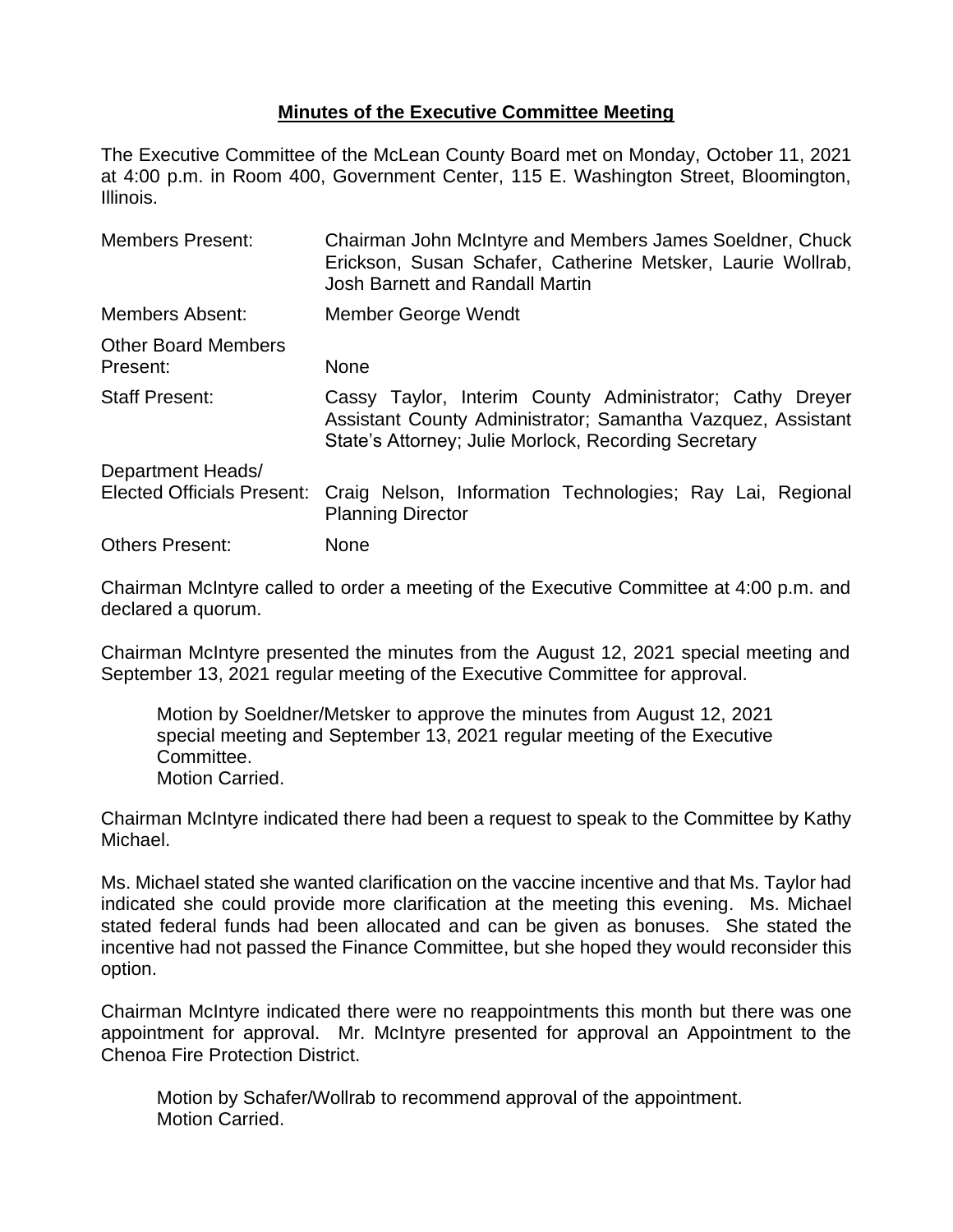Executive Committee Minutes October 11, 2021 Page **2** of **8**

Chairman McIntyre presented on behalf of the Information Technology Department a request to approve an agreement with Clifton Larson Allen (CLA). Ms. Metsker stated she felt a pin test should be done but questioned if all documents listed in the agreement had been updated and provided. Mr. Nelson indicated they were working to update those policies and procedures. Mr. Nelson stated this would provide a base line. Ms. Metsker stated she felt we needed to have policies, procedures and standards and other documents before this starts. Ms. Metsker asked how they set the standards. Mr. Nelson went over who sets standards they try to conform to. Ms. Metsker asked when he would anticipate doing next test. Mr. Nelson stated they hoped to do this each year in October. Ms. Metsker asked if a year between tests was too long. Mr. Nelson stated he did not feel that was too long. Ms. Metsker asked how many individuals are currently working from home as she noted the test would include a check on VPN. Mr. Nelson stated they generally do not have more than 36 VPN connections at one time and at the height of the pandemic there were about 60 connections at one time. Ms. Metsker stated she wanted to make sure VPN was checked and we meet all the standards. Mr. Soeldner asked if this would disrupt service to the rest of the organization. Mr. Nelson confirmed it would not.

Motion by Martin/Wollrab to recommend approval of an Agreement with Clifton Larson Allen (CLA) Motion Carried.

Chairman McIntyre asked the committee if there was an objection to combing the next two items. As there was no objection, he presented on behalf of Trisha Malott, Supervisor of Behavioral health Coordinating Council a request to approve a Provider Services Agreement with Molina Healthcare of Illinois, Inc. and a Participating Provider Agreement with Meridian Health Plan of Illinois, Inc. Ms. Wollrab asked if there were other provider options. Mr. McIntyre stated he was not sure if there were other options. Ms. Wollrab noted the Nursing Home had issues receiving payments from Molina. Ms. Taylor stated these organizations are prominent in our area, but they are looking at other contracts in addition to these. Ms. Schafer stated these are companies the State works through.

Motion by Schafer/Metsker to recommend approval of a Provider Services Agreement with Molina Healthcare of Illinois, Inc. a Participating Provider Agreement with Meridian Health Plan of Illinois, Inc. Motion Carried.

Chairman McIntyre indicated there were reports from Information Technologies and the Behavioral Health Coordinating Council in the packet and asked if there were questions; hearing none, he moved to the next item on the agenda.

Ms. Catherine Metsker, Chairman of the Finance Committee presented for action a request to approve an Ordinance Amending Designation and Operation Criteria in the Bloomington Normal Enterprise Zone. She indicated the original resolution had been passed by the County and this was a follow up Ordinance now that all other taxing bodies had passed the resolution.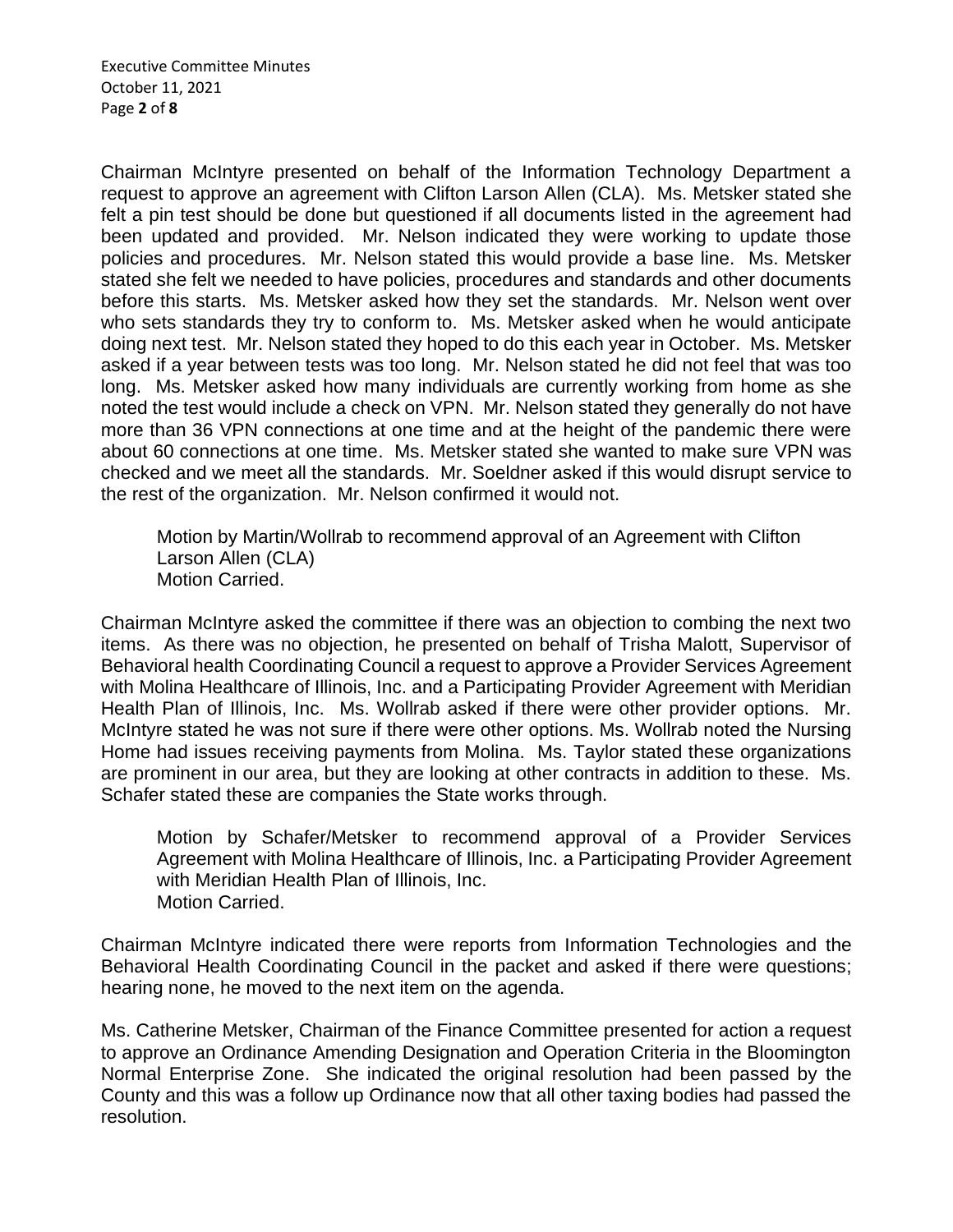Executive Committee Minutes October 11, 2021 Page **3** of **8**

> Motion by Metsker/Soeldner to recommend approval of an Ordinance Amending Designation and Operation Criteria in the Bloomington Normal Enterprise Zone. Ms. Wollrab asked how the numbers sited in the agreements figured. Mr. McIntyre indicated that the Economic Development Council verifies the information. Mr. McIntyre indicated also reviewed by the State. Motion Carried.

Ms. Metsker presented for action a request to approve an Emergency Appropriation Ordinance Amending the McLean County Fiscal Year 2021 Combined Annual Appropriation and Budget Ordinance for the American Rescue Plan Fund 0163 (Without support of the Finance Committee). Ms. Wollrab stated she struggled with incentivizing people to get a life-saving vaccine especially giving the incentive to individuals who opt out. Ms. Taylor confirmed it would be an incentive to employees who have been or get vaccinated. She read guidelines for funds. Ms. Taylor stated they thought about the best way to handle this. She went over things they considered including the fact they offer benefits to employees for other wellness incentives such as reduction in health insurance premium if they get an annual physical or incentives for scheduling at certain facilities. She stated they took into consideration the more individuals vaccinated could also mean a reduction in the likelihood of a claim against our self-insured health plan which could amount to about 1,500-2,500 per day for a hospital stay. She noted the County has already spent about 42,000 for COVID related health claims. Ms. Taylor further noted exemptions would require signatures from medical professional and provided an example of someone who might not be able to receive the vaccine.

Mr. McIntyre indicated he felt there was no perfect solution, went over history of vaccines and who he felt should be mandated to receive. Mr. Martin asked how many employees are currently vaccinated. Ms. Taylor indicated she was not sure. Mr. Martin stated that another employer in town was offering a \$500 incentive. Mr. Erickson asked them to confirm we already approved incentives for nursing home. Mr. McIntyre confirmed incentive with State funds. Mr. Erickson stated he did not agree with the concept. Mr. McIntyre stated we have many different jobs in the county from individuals who work outside and can socially distance to health department workers who provided the vaccines. Mr. Soeldner asked about total cost. Ms. Taylor stated they budgeted for all employees. Mr. Erickson stated he felt this could go on and on with incentives for boosters. Ms. Schafer asked if those who have already been vaccinated would receive. Ms. Taylor confirmed. Ms. Schafer indicated other companies are providing incentives or penalties as some are charging more for insurance if you do not receive. She stated she could support this.

Mr. Erickson stated COVID-19 is here to stay and just like the flu we are going to have to get a booster shot ever year, so questioned having to give an incentive every year. Mr. McIntyre stated this is one time funding from the federal government and he hated to say no to our employees especially those who have already been responsible and received the shot. Mr. McIntyre stated he also tried to keep in mind this could also affect our insurance rates. Ms. Taylor stated average cost is being reported for a hospital stay for someone with COVID-19 is \$24,000. Ms. Taylor also noted for the Committee that this is new territory without a lot of information available as to how to respond. She noted County has made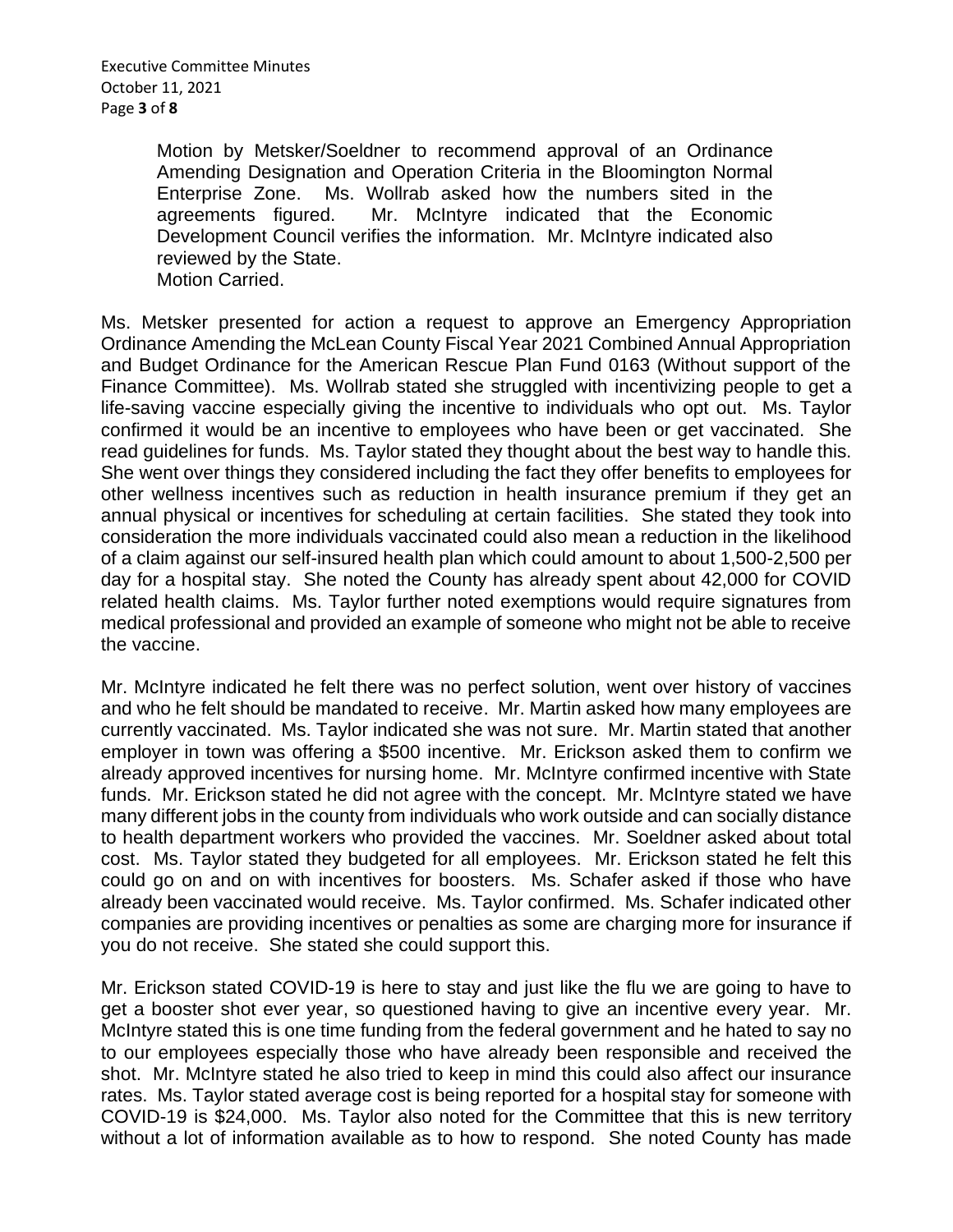Executive Committee Minutes October 11, 2021 Page **4** of **8**

other concessions during this pandemic such as work from home, extending personal and vacation time and locking down buildings.

Ms. Metsker asked if definition of employees covers elected officials as she would not accept the incentive if it did. Ms. Taylor indicated this would not include employees who work less than 600 hours a year. Ms. Wollrab stated if using this as a bonus to employees then she felt we should do the salary survey and increase their salary, not provide this incentive. Ms. Wollrab stated this was not an issue when vaccine first came out, but now with federal funds available this is an issue. Mr. McIntyre stated even if we had wanted to provide incentives in February we did not have the funds to do it, but now we do. Mr. Erickson stated he did not feel this was the right way to do this. Mr. Erickson asked if staff gathered cost information County incurred because of the flu. He also asked how staff arrived at the dollar amount presented for the incentive. Ms. Taylor stated they did not get information on the flu. She stated there was no formula for the amount, just an informal poll of county workers.

Mr. McIntyre asked about the difference between vaccine pay and premium pay. Ms. Taylor went over definitions of eligible worker, essential worker, and essential work. Ms. Taylor stated it would be the department head who would decide individuals and amount received regarding premium pay. Ms. Taylor went over difficulties that could pose. Ms. Metsker noted this vaccine pay has specific criteria. Ms. Metsker asked them to confirm that premium pay was not part of the motion on the floor. Ms. Taylor confirmed. Mr. Erickson asked what this had to do with Ms. Michael. Ms. Taylor stated she felt Ms. Michael had mentioned both premium pay and vaccine pay. Ms. Schafer called question.

Motion by Metsker/Soeldner recommend approval of an Emergency Appropriation Ordinance Amending the McLean County Fiscal Year 2021 Combined Annual Appropriation and Budget Ordinance for the American Rescue Plan Fund 0163 (Without support of the Finance Committee) Motion Carried. Roll call vote requested. Members McIntyre, Soeldner, Schafer, Metsker, Barnett and Martin voted yes; Members Wollrab and Erickson voted no.

Ms. Metsker indicated they had no further items for action today but would have items for the Board. Chairman McIntyre asked if there were any comments or questions; hearing none, he thanked her.

Ms. Susan Schafer, Chairman of the Health Committee indicated they had no items for the Committee today but would have items for the Board. Chairman McIntyre asked if there were any questions; hearing none, he thanked her.

Mr. Chuck Erickson, Chairman of the Justice Committee presented for action a request to approve an Amendment to the Grant Agreement between Illinois Association of Court Appointed Special Advocates and CASA of McLean County.

Motion by Erickson/Schafer to recommend approval of an Amendment to the Grant Agreement between Illinois Association of Court Appointed Special Advocates and CASA of McLean County.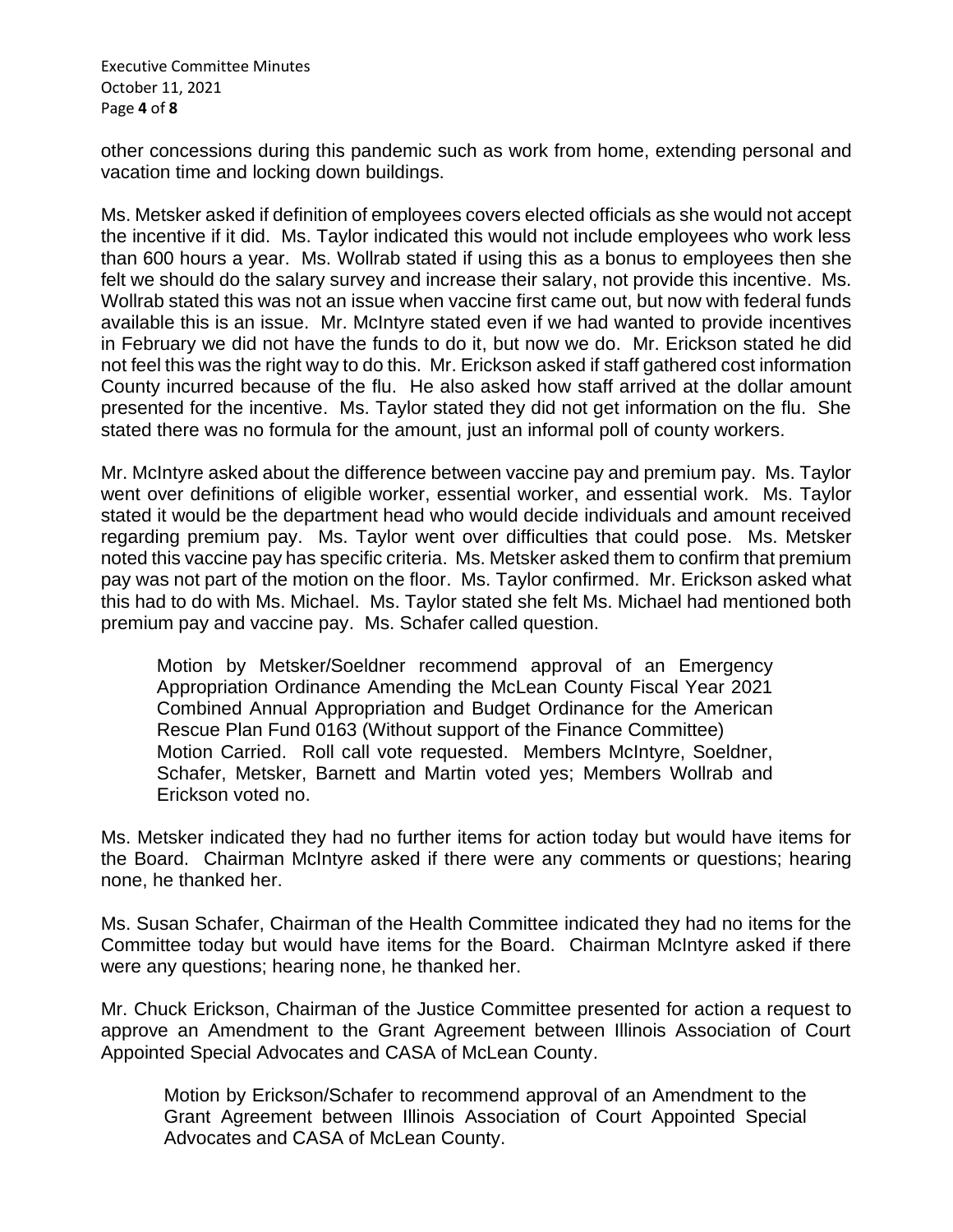Executive Committee Minutes October 11, 2021 Page **5** of **8**

Motion Carried.

Mr. Erickson presented for action a request to approve a grant agreement between the Children's Advocacy Center of Illinois and Children's Advocacy Center of McLean County.

Motion by Erickson/Metsker to recommend approval of a grant agreement between the Children's Advocacy Center of Illinois and Children's Advocacy Center of McLean County. Motion Carried.

Mr. Erickson indicated the Justice Committee had no further items for action today but would have additional items for the Board. Chairman McIntyre asked if there were any questions; hearing none, he thanked him.

Mr. Jim Soeldner, Vice Chairman of the Land Use and Development Committee indicated they had no items for action today or for the Board. Chairman McIntyre asked if the Committee had any questions; hearing none, he thanked him.

Mr. Josh Barnett, Chairman of the Property Committee presented for action a request to approve an Emergency Appropriation Ordinance Amending the McLean County Fiscal Year 2021 Combined Annual Appropriation and Budget Ordinance for the Facilities Maintenance Department 0041.

Motion by Barnett/Wollrab to recommend approval of an Emergency Appropriation Ordinance Amending the McLean County Fiscal Year 2021 Combined Annual Appropriation and Budget Ordinance for the Facilities Maintenance Department 0041. Motion Carried.

Mr. Barnett indicated he had no further action items for the Committee today but would have items for the Board. Chairman McIntyre asked if there were any questions; hearing none, he thanked him.

Mr. Jim Soeldner Chairman of the Transportation Committee presented for action a request to approve Amendment to Chapter 300 Roads and Highways of the McLean County Code. (Without support of the Transportation Committee). Mr. Erickson asked why Transportation opposed this. Mr. Soeldner indicated the Sheriff, Highway Department and Regional Panning all noted it was high risk to the county. Mr. Soeldner stated the Committee continues to work with Village of Hudson on other options. Mr. Erickson asked if other communities allow golf carts. Mr. Soeldner stated other communities allow golf cars to cross county highways but not drive on county highways. Ms. Metsker confirmed that statement and noted she and Mr. Thompson met with Hudson regarding other options. Ms. Schafer asked for clarification on section added by Hudson Ms. Taylor went over section added. Ms. Wollrab and Ms. Schafer asked for clarification that voting no is to vote against golf carts and voting yes would be to allow golf carts on county highway. Mr. McIntyre asked if bicycles are allowed on county highways. Mr. Soeldner confirmed they are by State statute. Mr. McIntyre asked about speed limits in area requested. Ms. Metsker stated went over speed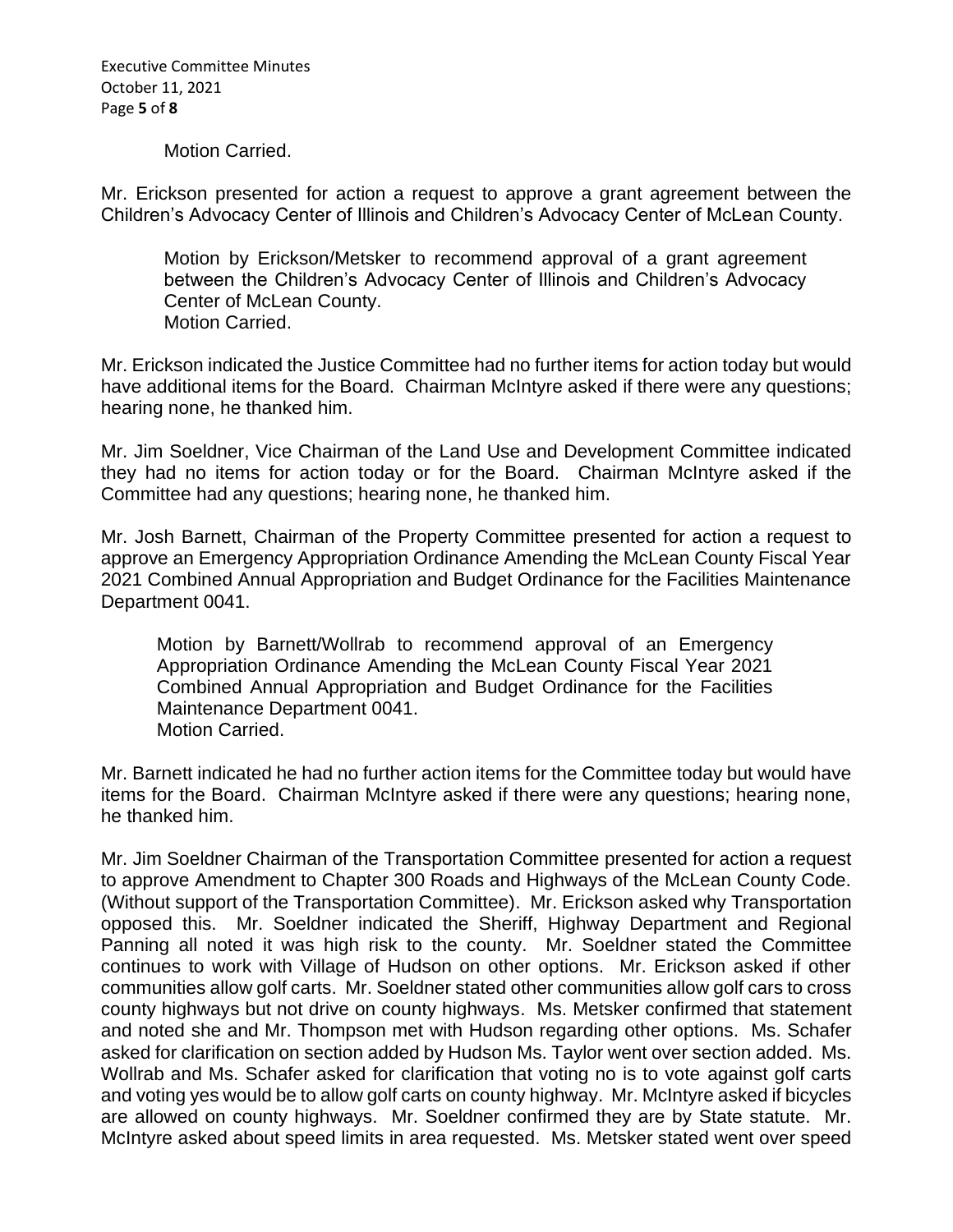Executive Committee Minutes October 11, 2021 Page **6** of **8**

limits in areas requested. Mr. McIntyre asked for confirmation that they currently can cross county highway. Mr. Soeldner confirmed.

Motion by Soeldner/Barnett Amendment to Chapter 300 Roads and Highways of the McLean County Code. (Without support of the Transportation Committee). Motion Failed. Roll call vote requested. Members Soeldner, Schafer, Wollrab, Metsker, Barnett and Martin voted no; Members Erickson and McIntyre voted yes

Mr. Soeldner presented for action a request to approve an Intergovernmental Agreement with the Board of Education of Ridgeview Community Unit School District #19.

Motion by Soeldner/Wollrab to recommend approval of an Intergovernmental Agreement with the Board of Education of Ridgeview Community Unit School District #19. Motion Carried.

Mr. Soeldner indicated they had no further items for action for the Committee but would have items for the Board. Chairman McIntyre asked if there were any questions; hearing none, he thanked him.

Ms. Taylor presented for action a request to approve a Resolution of the Mclean County Board continuing the Declaration of a Disaster (COVID).

Motion by Wollrab/Martin to recommend approval of a Resolution of the Mclean County Board continuing the Declaration of a Disaster (COVID). Motion Carried.

Ms. Taylor presented for action a request to approve the Regional Planning Commission 0001.0010.0010 Recommended Fiscal Year 2022 Budget. Ms. Taylor went over Regional Planning Office responsibilities and noted their budget had been reviewed and approved by the Regional Planning Commission. Ms. Taylor provided an overview of revenue and expenses for the Regional Planning office. Ms. Metsker asked about payroll increase. Ms. Dreyer stated they move employees between grants so there were other lines decreased.

Motion by Barnett/Wollrab to recommend approval of the Regional Planning Commission 0001.0010.0010 Recommended Fiscal Year 2022 Budget. Motion Carried.

Ms. Taylor presented for action a request to approve the Fiscal Year 2022 Recommended Budget for Information Technologies Department 0001-0043, sub departments 0047 (data processing) and 0107 (County GIS). Ms. Taylor provided overview of department responsibilities as well as budget revenue and expenses. Ms. Metsker asked for clarification on increase in expense lines for GIS. Ms. Taylor stated a fly over is scheduled for this year as well as the purchase of a plotter.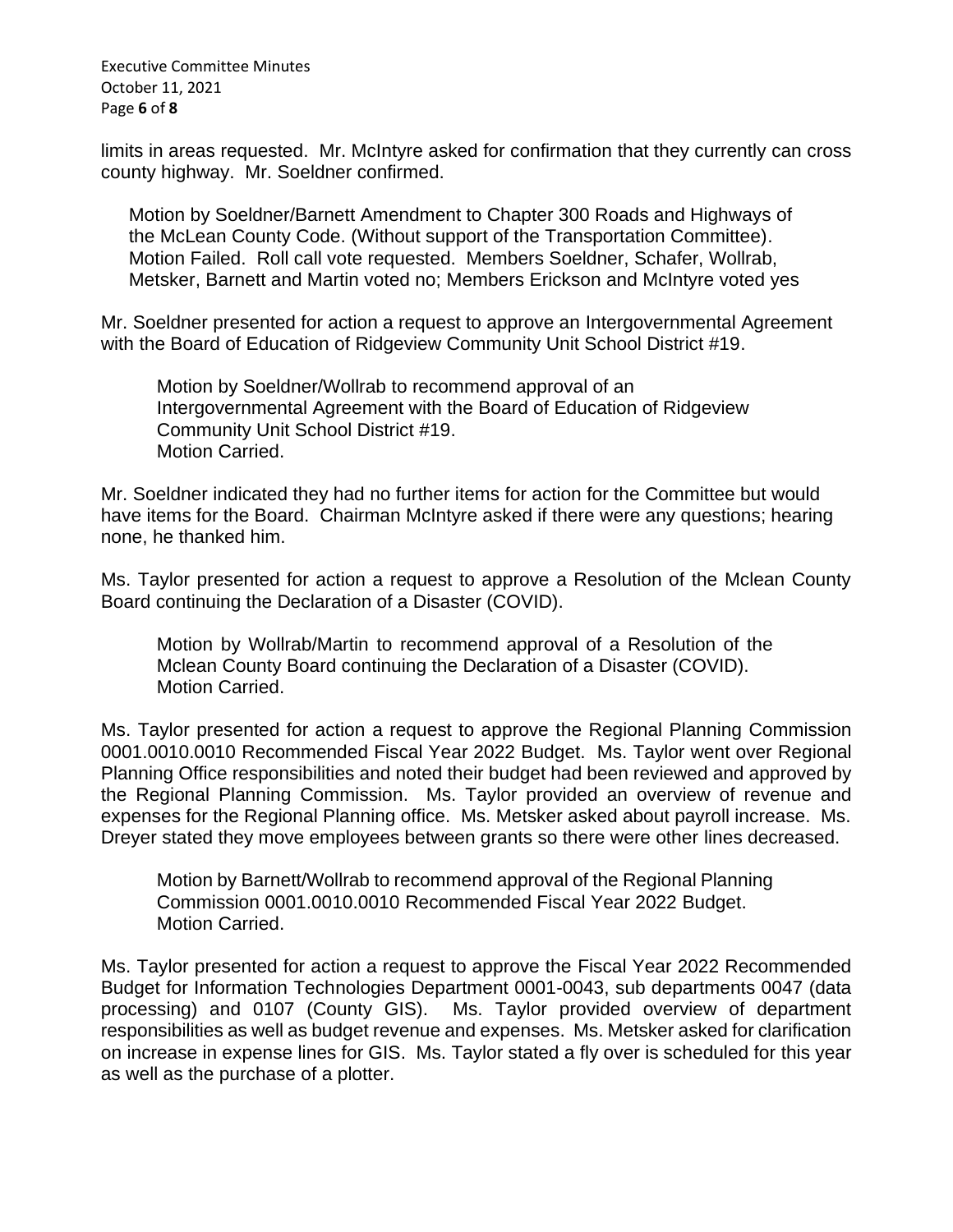Executive Committee Minutes October 11, 2021 Page **7** of **8**

> Motion by Metsker/Martin to recommend approval of Fiscal Year 2022 Recommended Budget for Information Technologies Department 0001- 0043, sub departments 0047 (data processing) and 0107 (County GIS). Motion carried.

Ms. Taylor presented for action a request to approve the Fiscal Year 2022 Recommended Budget for Shared Sale Tax/Municipalities Budget Fund 0007 including: County Board Department 0001, Mental Health Program 0060 and Non-Departmental 0099 Department, Non-Departmental Program 0099. Ms. Taylor provided a budget overview.

Motion by Schafer/Martin to recommend approval of the Fiscal Year 2022 Recommended Budget for Shared Sale Tax/Municipalities Budget Fund 0007 including: County Board Department 0001, Mental Health Program 0060 and Non-Departmental 0099 Department, Non-Departmental Program 0099. Motion Carried.

Ms. Taylor presented for action a request to approve the Fiscal Year 2022 Recommended Budget for County Board Fleet 0001.0001.0010. Ms. Taylor stated she did not prepare slide as it is the cost for vehicles for all departments and was covered in each department's oversight committee.

Motion by Martin/Schafer to recommend approval of Fiscal Year 2022 Recommended Budget for County Board Fleet 0001.0001.0010 Motion Carried.

Ms. Taylor presented for action a request to approve the Fiscal Year 2022 Recommended Budget for County Administrator's Office Fund 0001, Department 0002, Program 0002. Ms. Taylor provided an overview of the responsibilities of the office as well as the budget.

Motion by Soeldner/Barnett to recommend approval of Fiscal Year 2022 Recommended Budget for County Administrator's Office Fund 0001, Department 0002, Program 0002. Motion Carried.

Ms. Taylor presented for action a request to approve the Fiscal Year 2022 Recommended Budget for American Rescue Plan Act Fund 0163, County Board Department 0001, Legislation & Policy Program 0001. Ms. Taylor provided list of projects and amounts budgeted from this Fund for these projects.

Motion by Wollrab/Erickson to recommend approval of the Fiscal Year 2022 Recommended Budget for American Rescue Plan Act Fund 0163, County Board Department 0001, Legislation & Policy Program 0001. Motion Carried.

Chairman McIntyre indicated reapportionment meetings continue and asking that all board members refrain from attendance. Mr. Soeldner stated he would contact Administration regarding a recommendation for hazard pay. Chairman McIntyre asked if there was any